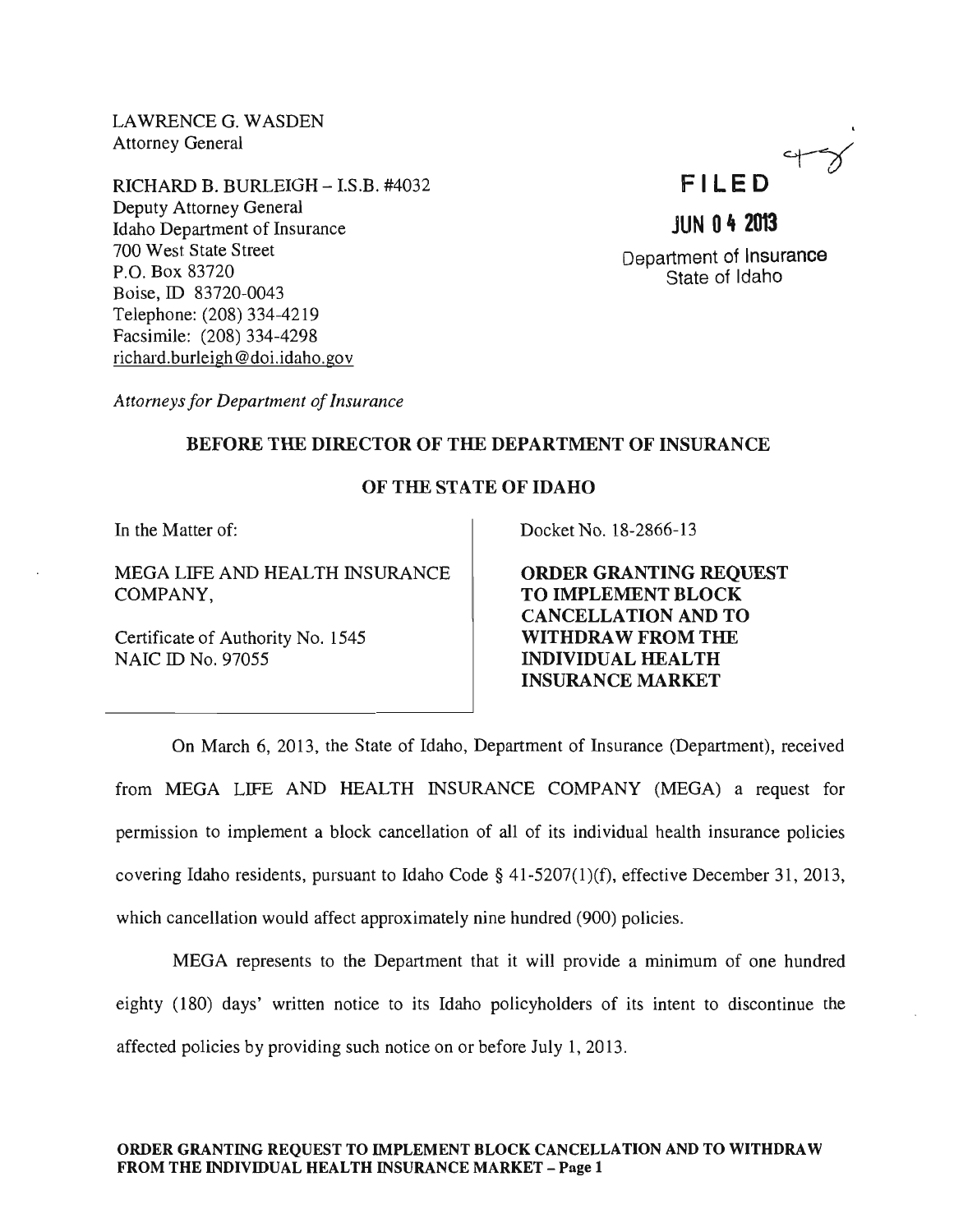MEGA further represents that it intends to withdraw from the individual health insurance market in Idaho and acknowledges that, pursuant to Idaho Code § 41-5207(2), it will be prohibited from offering and writing any new business in such market in Idaho for five (5) years from March 6, 2013, the date of MEGA's notice to the Department, as referenced above.

The proposed block cancellation complies with the notice requirements to the Department's Director as set forth in Idaho Code §§ 41-1841(1) and 41-5207(1)(f).

The Director, having reviewed the foregoing and the requirements of Idaho Code §§ 41- 1841 and 41-5207, and good cause appearing therefor;

NOW THEREFORE, IT IS HEREBY ORDERED that MEGA is authorized, pursuant to Idaho Code §§ 41-1841 and 41-5207(1)(f), to effectuate a block cancellation of all of its individual health insurance policies covering Idaho residents, which cancellation will affect approximately nine hundred (900) Idaho policies, effective December 31, 2013. FURTHER, MEGA shall provide written notice of not less than one hundred eighty (180) days to policyholders affected by the cancellations authorized by this order in accordance with the notice provisions included in the company's applicable insurance policies and in Idaho Code § 41-5207.

IT IS HEREBY FURTHER ORDERED that MEGA is prohibited from offering and writing any new business in the individual health insurance market in Idaho prior to March 6, 2018, pursuant to Idaho Code § 41-5207(2).

THIS ORDER is a final order of the Director and is EFFECTIVE IMMEDIATELY.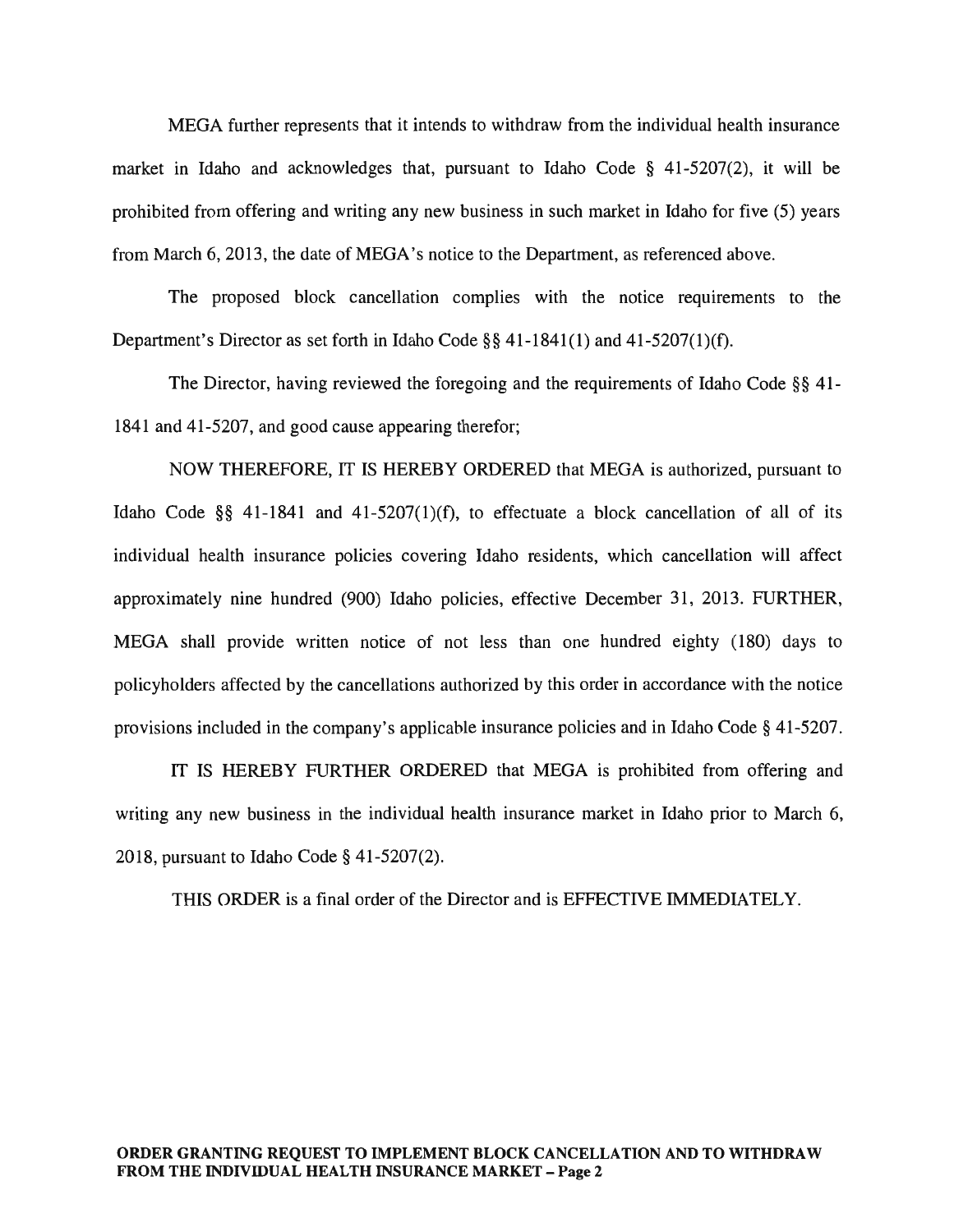#### NOTIFICATION OF RIGHTS

This is a final order of the Director. Any party may file a motion for reconsideration of this final order within fourteen (14) days of the service date of this order. The agency will dispose of the petition for reconsideration within twenty-one (21) days of its receipt, or the petition will be considered denied by operation of law. *See* Idaho Code § 67-5246(4).

Pursuant to Idaho Code §§ 67-5270 and 67-5272, any party aggrieved by this final order or orders previously issued in this case may appeal this final order and all previously issued orders in this case to district court by filing a petition in the district court of the county in which:

- i. A hearing was held,
- ii. The final agency action was taken,
- iii. The party seeking review of the order resides, or operates its principal place of business in Idaho, or
- iv. The real property or personal property that was the subject of the agency action is located.

An appeal must be filed within twenty-eight (28) days of (a) the service date of this final order, (b) an order denying petition for reconsideration, or (c) the failure within twenty-one (21) days to grant or deny a petition for reconsideration, whichever is later. *See* Idaho Code § 67- 5273. The filing of an appeal to district court does not itself stay the effectiveness or enforcement of the order under appeal.

DATED this  $\frac{3}{5}$  **day** of June, 2013.

STATE OF IDAHO DEPARTMENT OF INSURANCE

lean ear

Director